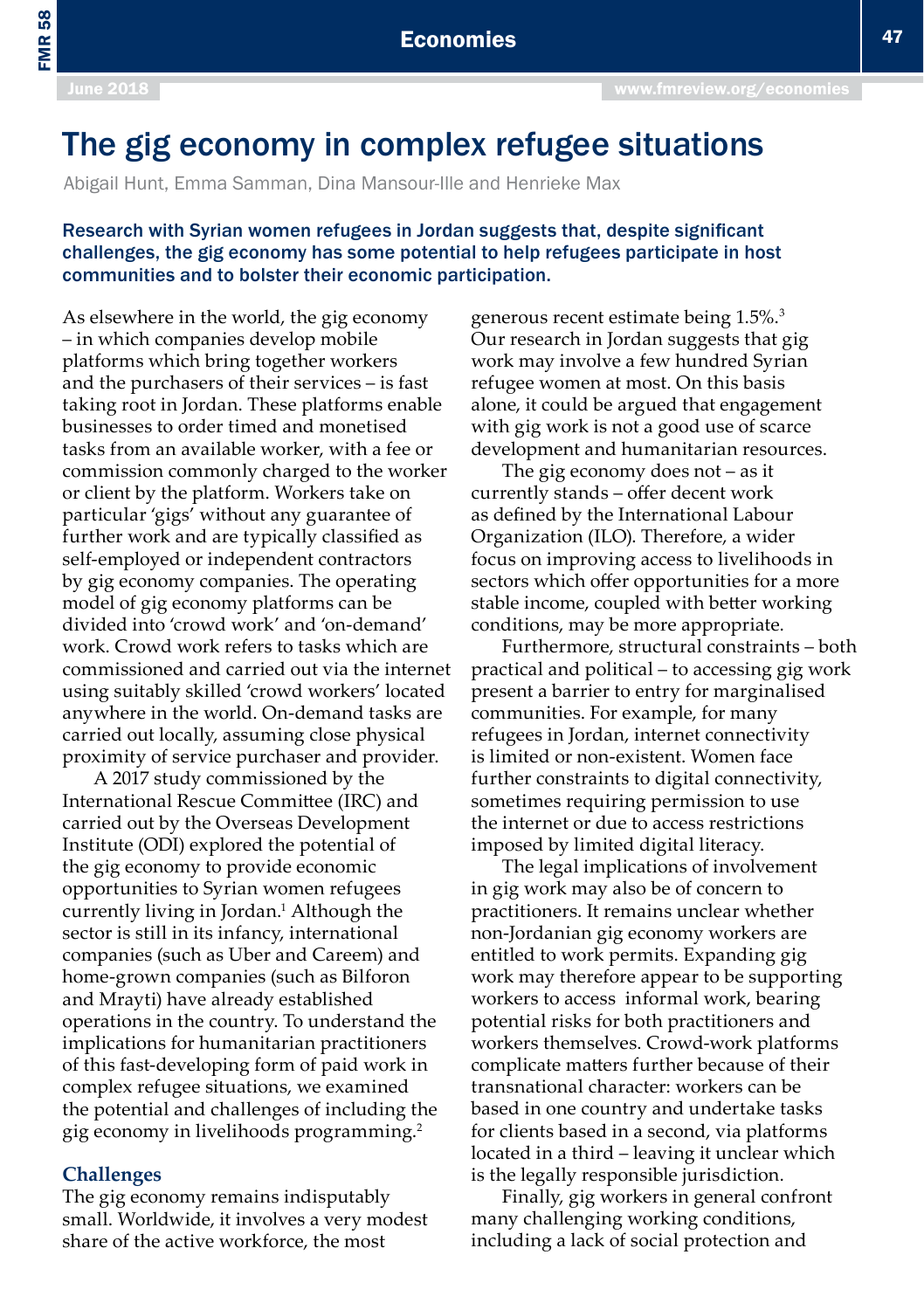FMR 58

bargaining power. Refugee gig workers in particular face yet greater difficulties, such as heightened apprehensions around the submission of private information online that might put them at risk.

## **Opportunities**

Notwithstanding the challenges, the gig economy does present some opportunities for livelihoods programming. Early engagement with the expanding gig economy offers an opportunity to understand its positive and negative implications (for gig workers and the labour market more broadly), and to address them proactively while there is time to shape these technologies and their impacts.

Although the gig economy may, in some ways, be little different from other forms of casual, informal work available to refugees, gig workers appear to value some features of platform apps – such as their independent log of hours worked, which alleviates the risk of wage theft and facilitates prompt payment on task completion.4 The gig economy also makes it possible for refugees to undertake crowd work, which is not tied to a particular location. This could present new economic opportunities for suitably skilled and equipped workers, although it introduces challenges around the governance and the precariousness of such work.

The gig economy also has potential to help overcome the barriers that restrict the mobility – and therefore participation – of Syrian women refugees in the labour force. Some focus group members reported how home-based gig work could open up opportunities for women's livelihoods. Moreover, on-demand work could expand possibilities for engagement in sectors in which these women may already be skilled, such as catering or tailoring.

## **Avenues for gig economy livelihoods programming**

We believe there is a case for livelihoods programming in Jordan to include opportunities in the gig economy, if integrated alongside robust protection measures and other employment options. Potential avenues for such livelihoods support include:

### **Engaging in dialogue with government:**

Given the lack of clarity around the applicability and enforcement of existing labour regulation in relation to the gig economy, practitioners need to engage with the legal implications and potential risks of supporting gig work. One approach could be to engage in dialogue with the Jordanian government to clarify what engagement the government is willing to permit. At

> the same time, it would be valuable to undertake a range of advocacy activities, including calling for government-led social dialogue around opportunities and conditions in the gig economy and policies to promote digital inclusion and permit freedom of association.

**Supporting refugee engagement in navigating gig work:** Practitioners should monitor the policy environment relating to refugee engagement in gig work. They should provide timely, ongoing information



Syrian refugees and Jordanian citizens take part in crowd work, outsourced from Western Union. *Why have we pixellated their faces? See www.fmreview.org/photo-policy*